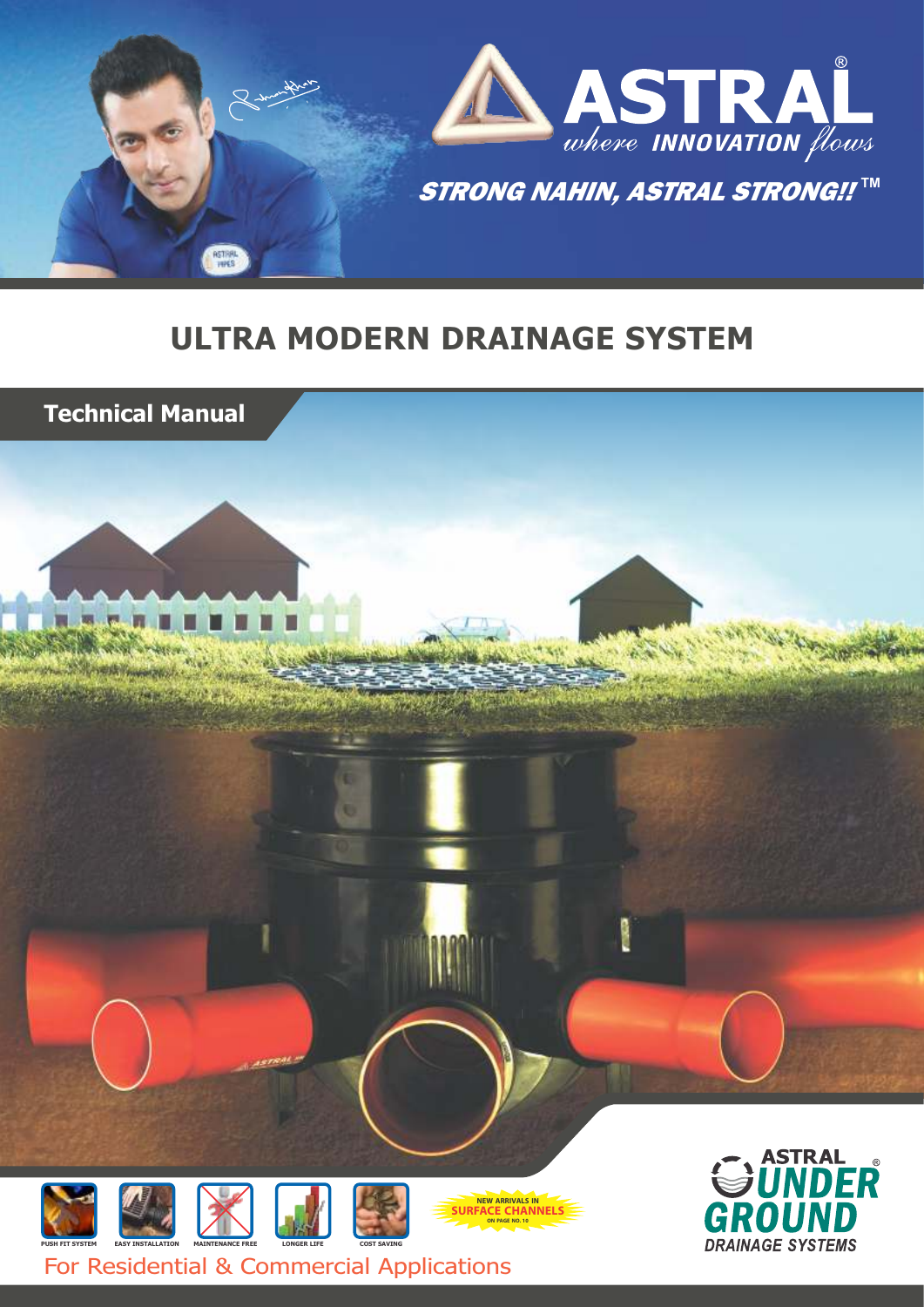

## **INTRODUCTION**



#### **BENEFITS**

- Push Fit System
- Easy Installation • Maintenance Free
- 
- Longer Life
- Cost Saving





#### **APPLICATIONS**

® ASTRAL Underground drainage system is ideal to used in single house application to multi floors buildings, hotels, hospitals, shopping malls, academic institutes upto the main lines.

Over the years ASTRAL<sup>®</sup> is committed to introduce innovative plumbing products in Indian market to better serve plumbing industry. ASTRAL<sup>®</sup> provides next generation integrated drainage solution using latest manufacturing technology.

For many years drainage engineers and contractors have been forced to make a traditional methods to make drainage system of a building. ASTRAL<sup>®</sup> offers Underground drainage system with strength and durability, installation speed, long term performance, cost effectiveness and superior quality of a complete drainage system.

ASTRAL Underground<sup>®</sup> drainage products are manufactured using state-of-the-art production technology which provides comprehensive range of robust, lightweight and extremely durable drainage products with unparallel long term performance.

## **KEY FEATURES**

#### **Strength :**

Long term stiffness and strength

#### **Durable :**

Never corrode and hence ment for long life performance

#### **Flexibility :**

Various molded and fabricated fittings for easy of installation and flexibility

#### **Installation :**

Easy and quick installation compared to traditional drainage system

#### **Cost benefits :**

Reduced installation cost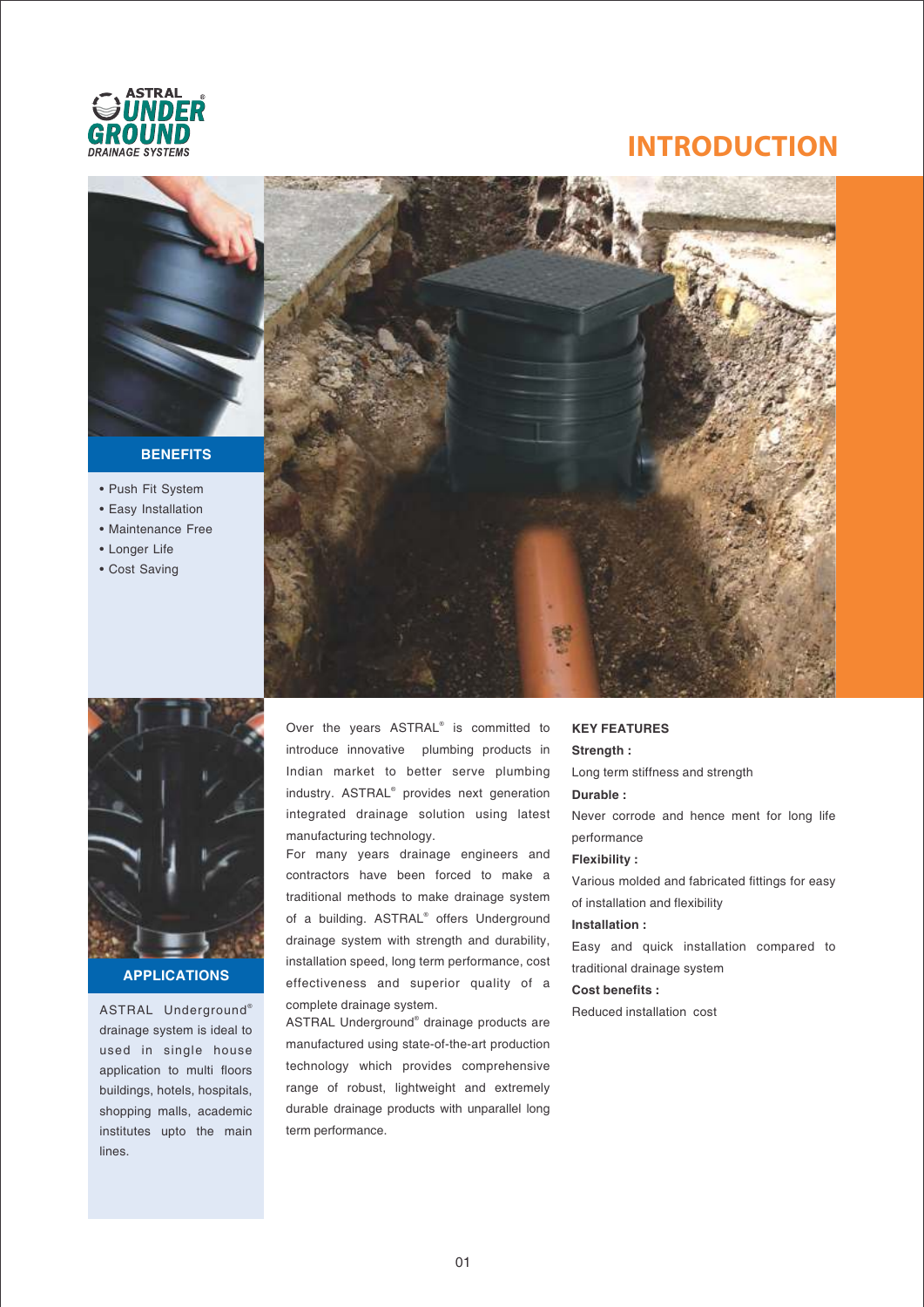## **ASTRAL® INSPECTION CHAMBERS**





ASTRAL Underground<sup>®</sup> system is completely watertight and intended to carry soil and waste from S.W.R. drainage system to roadside sewers or drains and from there to treatment plant or disposal point. This system is advantageous over traditional drainage products for all drainage and sewerage application and highly recommended for buildings where hygiene is a prerequisite such as hospital, hotels, etc.

ASTRAL Underground<sup>®</sup> system can also be used for rainwater collection and disposal, including rainwater harvesting. In short, the system provides complete solution for underground drainage and sewerage applications.

Unlike conventional drainage products, there is no fear of pollution of underground water, soil or ill effects on building foundations. The installation of this system is quite simple and fast. The choice of the raw material, the structural accuracy and the strict quality control imparts high degree of reliability.

ASTRAL's Inspection Chambers have been designed to offer easier and more economical alternatives to traditional construction methods. They are made of a tough polypropylene material, are impact resistant, simple and straightforward to install. The chamber raising pieces are designed for simple dry joining, providing an instant watertight joint. They have strengthening ribs and webbing. The raising pieces can be simply built-up to the required overall height between the chamber base and cover. Both ASTRAL<sup>®</sup> 315 & 450 mm pre-formed units comply with all current regulations. They are designed with a built-in fall for good flow performance.

#### **FEATURES AND BENEFITS :**

**Great Flexibility :** Due to availability of ready made inspection chambers, long lengths of lighter weight pipes and different components, installation of this system is very convenient and fast.

**Perfect Hydraulic Properties :** The chambers are designed with in built slope which increase the hydraulic capabilities of the system.

**Great Strength :** System is sufficiently durable to meet site loading requirements.

**Watertight System :** Pipe, riser or shaft connection with the chamber base is absolutely watertight and unique. Design of pipe joints with click ring and sealing ring makes the system completely leak proof.

**Hygienic and Safe :** Trouble free performance of the joints without blockage and leakage ensures high standards of hygiene.

**Minimum Excavation Cost :** Because of simple joining technique, trench width can be kept minimum and smoother bore of the pipe allow high flow rates at relatively flatter gradients..

**Minimal Maintenance :** Optimum functional qualities and good hydraulic properties play an important part in reducing the need for jetting and other forms of maintenance, and therefore operational costs are considerably reduced.

**Longer Life and Overall Economy :** It is sufficiently durable, and offers long and trouble free service.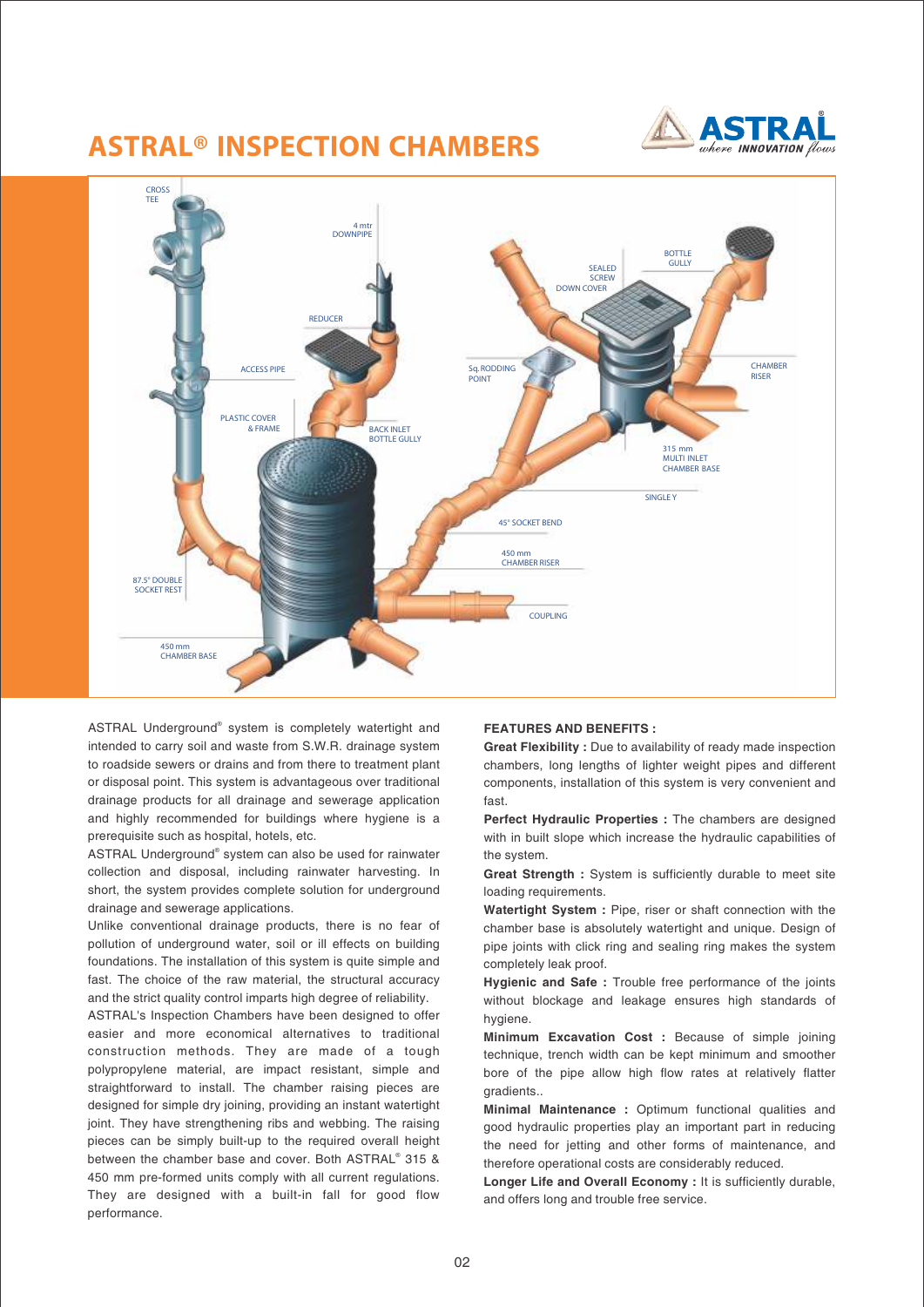



#### **315 MM INSPECTION CHAMBER**

ASTRAL's innovative design for 315 mm, brings unmatched flexibility to the underground drainage market. The joints & seals are designed such that they can accommodate the movement of connecting piece up to 3° in any direction.

This is of great assistance to the installer where the connecting pipes are not perfectly aligned with the chamber inlets. In many instances it will eliminate the need to install an extra bend and provide a saving on the cost of the installation. The chamber base is designed to facilitate the stacking of bases on top of one another to give a space saving storage solution for the merchant stockist. In summary, the Inspection Chamber design and flexibility provides a practical, innovative and cost effective solution for the provision of access in a drainage system.

| ASTRAL <sup>®</sup> 315 mm chamber to be used with three risers. |  |  |  |  |  |
|------------------------------------------------------------------|--|--|--|--|--|
| Depth are as shown in the chart below.                           |  |  |  |  |  |

| 315 mm Chamber   | Height in mm |
|------------------|--------------|
| Only Body        | 240 mm       |
| With One Riser   | 375 mm       |
| With Two Riser   | 510 mm       |
| With Three Riser | 645 mm       |

**450 MM LARGE DIAMETER INSPECTION CHAMBER** ASTRAL's product innovation is again demonstrated with the introduction of a new 450 mm. diameter large inspection chamber. Significant research and development has gone into the design of this unique product. The Chamber base incorporates 02-160 mm & 02-110 mm inlets with main through of 160 mm. Also 160 mm inlets can be converted to all 110 mm inlets with reducer which allow 3° of movement in any direction. The plastic cover and frame can take loadings up to a maximum of 35kN.

| ASTRAL <sup>®</sup> 450 mm chamber to be used with four risers. |  |  |  |  |  |
|-----------------------------------------------------------------|--|--|--|--|--|
| Depth are as shown in the chart below.                          |  |  |  |  |  |

| 450 mm Chamber         | Height in mm |
|------------------------|--------------|
| Only Body              | 345 mm       |
| With One Riser         | 575 mm       |
| With Two Riser         | 740 mm       |
| With Three Riser       | 905 mm       |
| <b>With Four Riser</b> | 1065 mm      |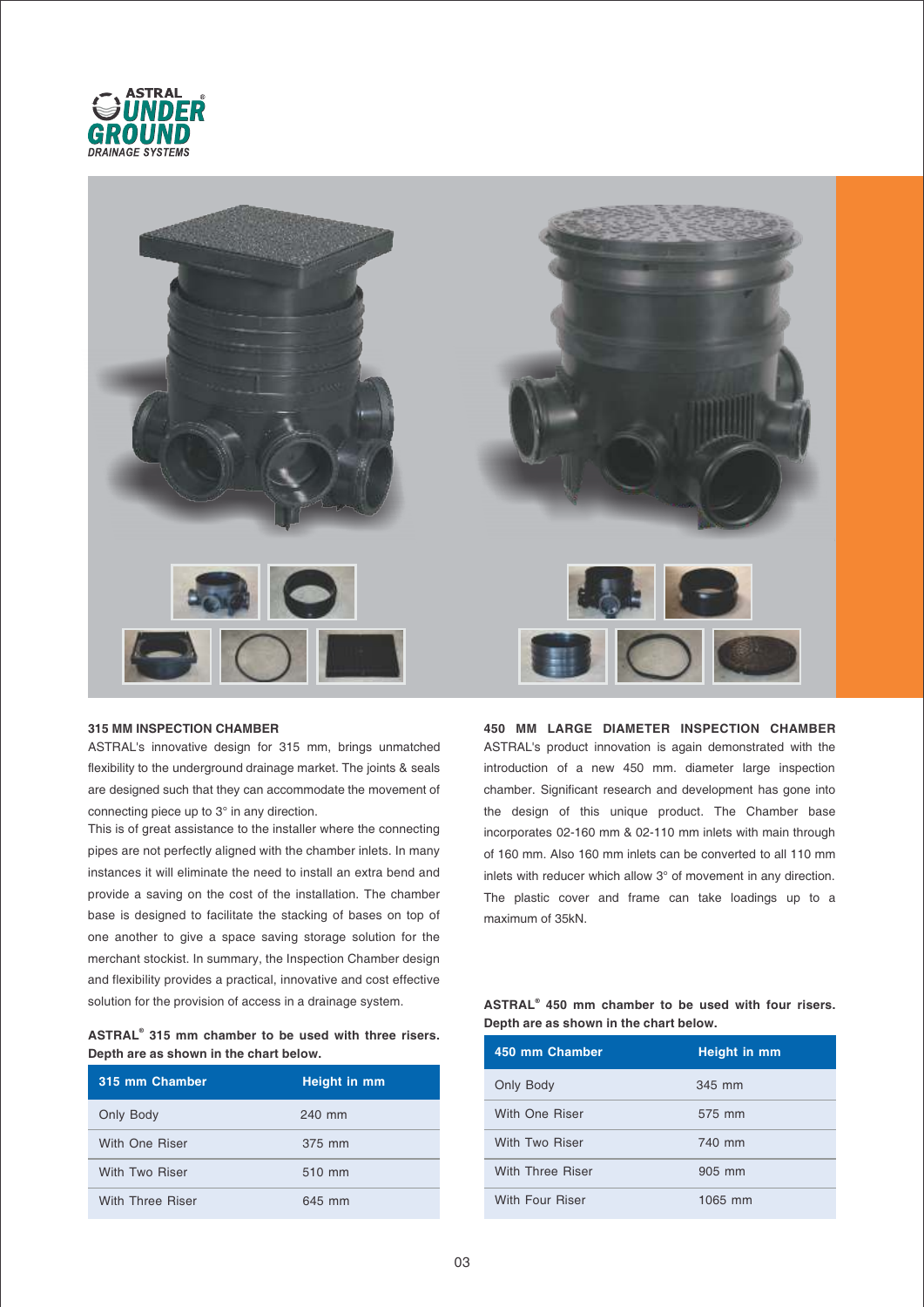## **INSTALLATION - 315 & 450MM CHAMBERS**

**Figure 2**

Concrete to surround the base & risers to provide support for the inspection chamber, the cover and frame Selected Fill

Granular Material sidefill &

Bedding For Pipe Flexible wrapping around the

sockets to prevent ingress of concrete causing damage



**Ground** level

Concrete collar Granular backfill

110mm Drain

Wal

#### **INSTALLATION PROCEDURE – 315 & 450MM CHAMBERS**

Installation of the chambers is to be done with the standard practice and as requirement of local authorities.

General installation figures are provided herewith for different type of installation mainly based on traffic loads which are going to impose on system. Fig. 1 is for installation of 450mm chamber base with durable polypropylene cover and frame having wheel load up to 3.5 tonnes. Suits pedestrian areas / domestic driveways. Fig. 2 is for installation of 450 mm chamber base with RCC cover and frame having wheel load up to 20 tonnes. Suits heavy traffic loads. Fig. 3 is for installation of 315 mm chamber base.

#### **GENERAL STEPS FOR INSTALLATION:**

- The chamber base should be bedded with suitable granular material or single size aggregates having no sharp edges on 100 mm depth for light traffic load conditions. For heavy traffic load conditions (Fig.1 & Fig.3), the base should be surrounded by concrete as shown in Fig. 2.
- When ASTRAL<sup>®</sup> PP cover and frame is used, the cover and frame is to be supported on a concrete base while the chamber is surrounded by granular backfill 150mm wide as recommended. When RCC or other cover is used, the chamber should be fully supported in concrete surround.
- Connect the pipes with rubber lubricants as per the standard joining procedure.

**Figure 1 Figure 3** *Polypropylene lockable cover & frame 3.5 RCC cover & frame for higher wheel loads tonnes wheel load suits pedestrian areas/domestic driveways.*



#### **315 mm Inspection Chamber Installation**



• Base units are supplied with lubricated blanking plugs. These may be pushed out on site when required and used

to secure unused inlets.

Earth

- When making joints, the pipe spigot must be well chamfered, de-burred, cleaned and lubricated using ASTRAL's lubricant.
- The pipe is then pushed into the socket allowing a clearing for subsequent expansion ie., pipes should be pushed home fully and then withdrawn by 10 mm.
- Depending on the depth of invert required, use combination of the chamber base and risers. The riser can be cut for the intermediate depth. Use rubber seal ring in between chamber base and riser for 450 chamber and between last riser and cover for 315 mm chamber. For subsequent risers, rubber rings are not required.
- Place the frame and cover to meet the site requirements and depending on the traffic loads.



315 mm Inspection Chamber System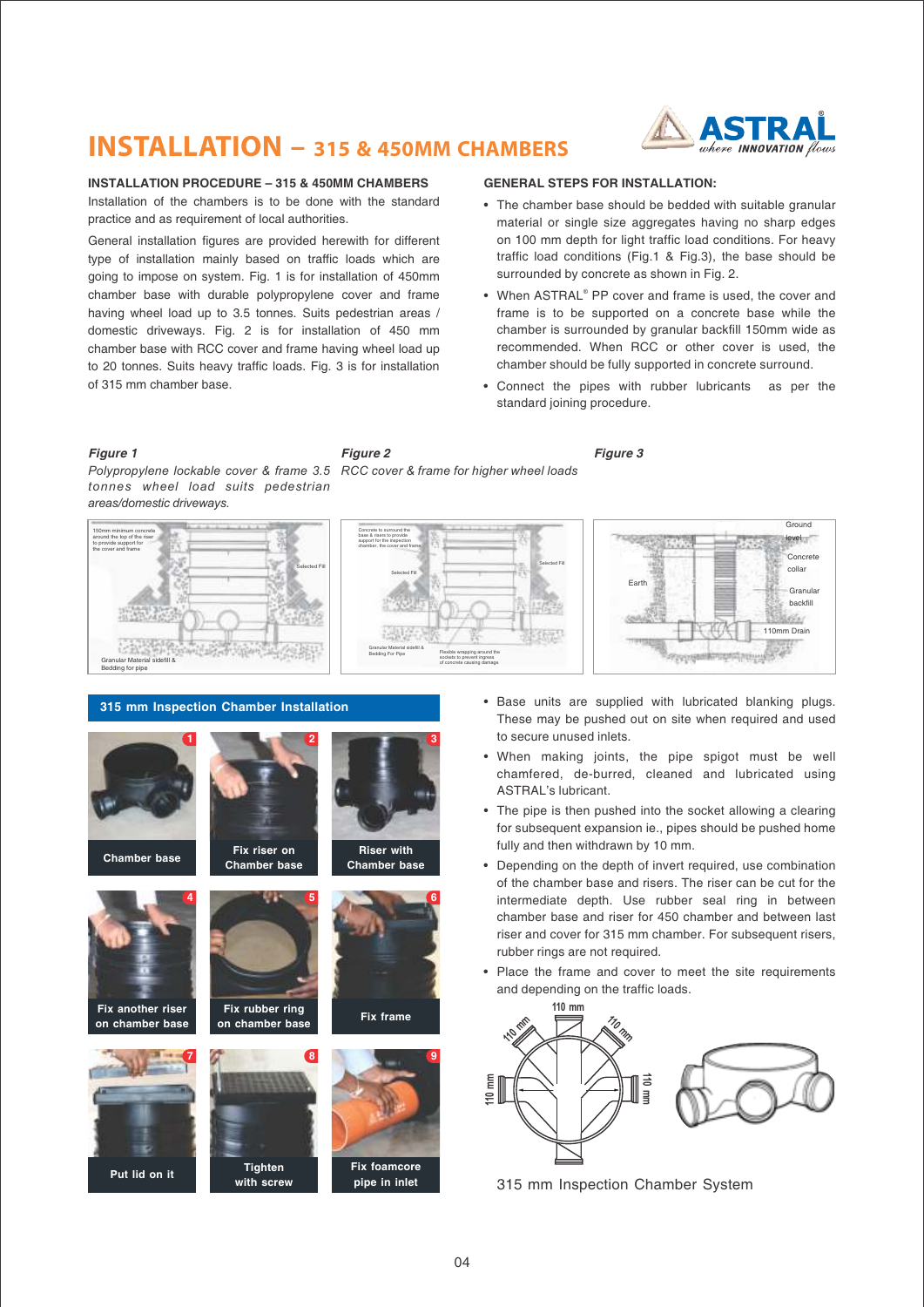

- Backfill the pit with granular material with 150 mm width. Properly compact the backfill material, if needed watering can be used.
- 6" PCC / RCC at the top is recommended for heavy traffic loads. The frame should be properly embedded in these concrete and then the cover should be placed on it.
- If the chamber is to be installed in ground where the water level may rise above the invert level of the chamber, the chamber must be bedded on and surrounded by concrete.
- Precaution must be taken to protect chamber from damage by construction site traffic.
- During backfilling, always place the cover and frame in position to prevent ingress of foreign matter into the drain and excessive deflection of the chamber walls.



450 mm Inspection Chamber System



**450 mm Inspection Chamber Installation**





**Tight cover with screw**



**Fix riser with Chamber base**

**Fix foamcore pipe in inlet**

## **ASTRAL UNDERGROUND - PRODUCT DETAILS :**

| <b>ASTRAL</b>                          |              | <b>Invert Depth</b> |                  |                                | Size of Inlet(s) Outlet   |                                                     |                      |
|----------------------------------------|--------------|---------------------|------------------|--------------------------------|---------------------------|-----------------------------------------------------|----------------------|
| <b>Underground</b> ®<br><b>Chamber</b> | Min.<br>(mm) | Max.<br>(mm)        | <b>Component</b> | <b>Main</b><br>inlet(s) Outlet | <b>Branch</b><br>inlet(s) | <b>Material</b>                                     | <b>Load Capacity</b> |
| 315                                    | 230          | 600                 | <b>Base</b>      | 110                            | 110                       | Polypropylene Impact co-polymer                     |                      |
|                                        |              |                     | <b>Riser</b>     |                                |                           | Polypropylene Impact co-polymer                     |                      |
|                                        |              |                     | Frame & Cover    |                                |                           | Polypropylene Impact co-polymer 1.5 tone wheel load |                      |
| 450                                    | 340          | 1200                | <b>Base</b>      | 160                            | 02 No. 110 mm             | Polypropylene Impact co-polymer                     |                      |
|                                        |              |                     | <b>Riser</b>     |                                |                           | 02 No. 160 mm   Polypropylene Impact co-polymer     |                      |
|                                        |              |                     | Frame & Cover    |                                |                           | Polypropylene Impact co-polymer 3.5 tone wheel load |                      |

Note : These chambers can be used for higher load capacities using RCC covers on top of them. Normally load capacities are applied to covers, not to chambers.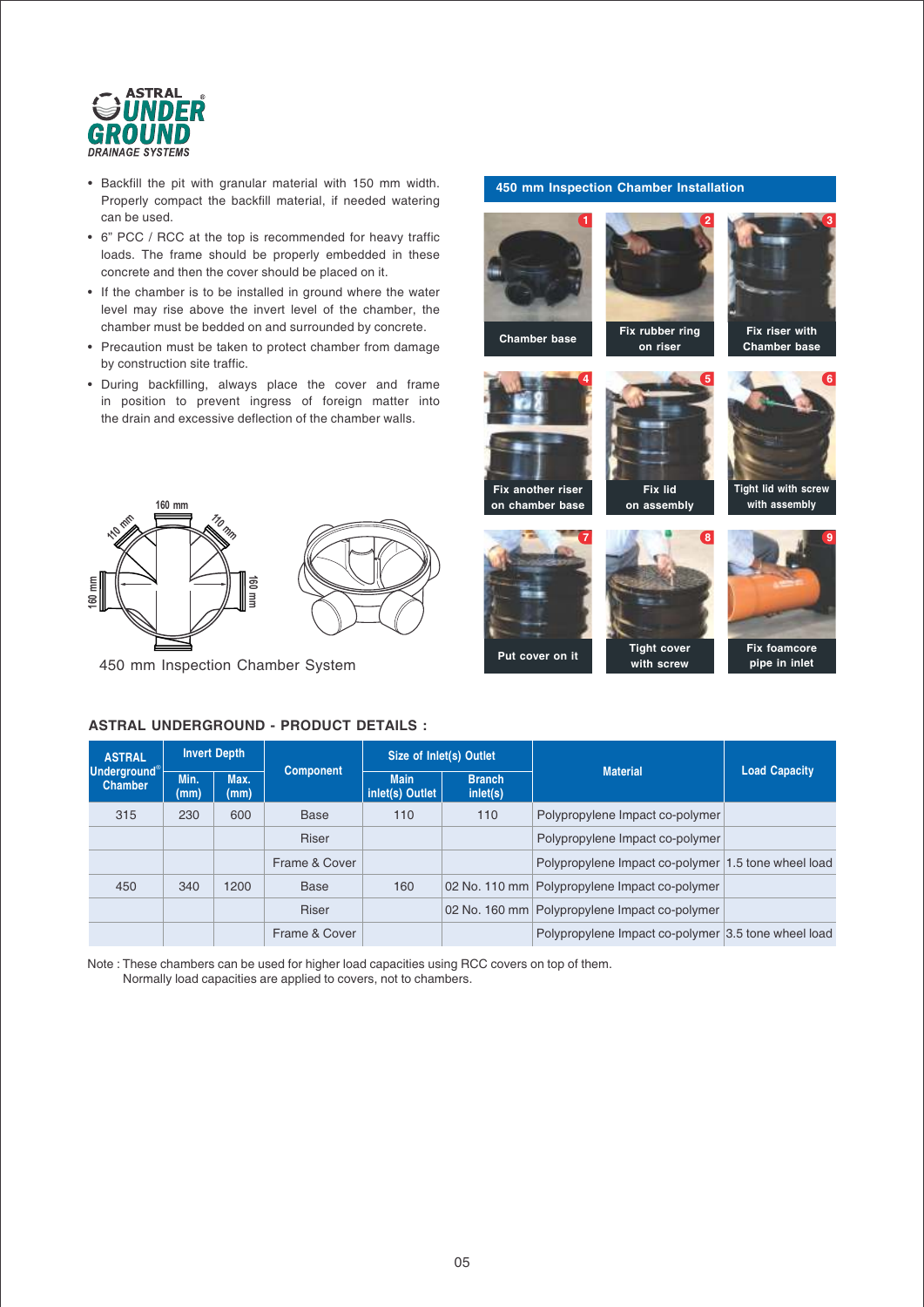## **ASTRAL® GULLIES**





#### **GULLIES**

A gully holds water, like a trap, to stop foul air escaping from the foul drainage system. Its purpose is to accept waste water from ground floor bathrooms, kitchens and utility rooms or rainwater from paved areas or roofs.

#### **ASTRAL<sup>®</sup> BOTTLE GULLY**

ASTRAL<sup>®</sup> bottle gullies can be used to remove surface water from paved pedestrian areas. Side and back boss inlets accept waste water from ground floor domestic applications and / or rainwater from roofs.

By adding a raising piece the gully grating can be installed where paving is set at varying heights, where a new surface is laid or if deep bedding is required. It can be cut to the desired length to allow the gully to be installed at depths of up to 600 mm, reducing the need for additional bends.

The Bottle Gully has one 110 mm outlet and three closed inlets for either waste pipe or 110 mm connections. To discharge waste pipes to this gully adapt the smaller

closed inlets by drilling them out with a 48 mm hole cutter and use the correct adaptor for the boss to accept the 32 mm, 40 mm and 50 mm waste pipe.

- Ideal for domestic, industrial and commercial installations.
- Accepts waste or rainwater pipework from 32 mm up to 110 mm sizes
- Includes sealed rodding access
- **Size Available : 160 mm x 110 mm**

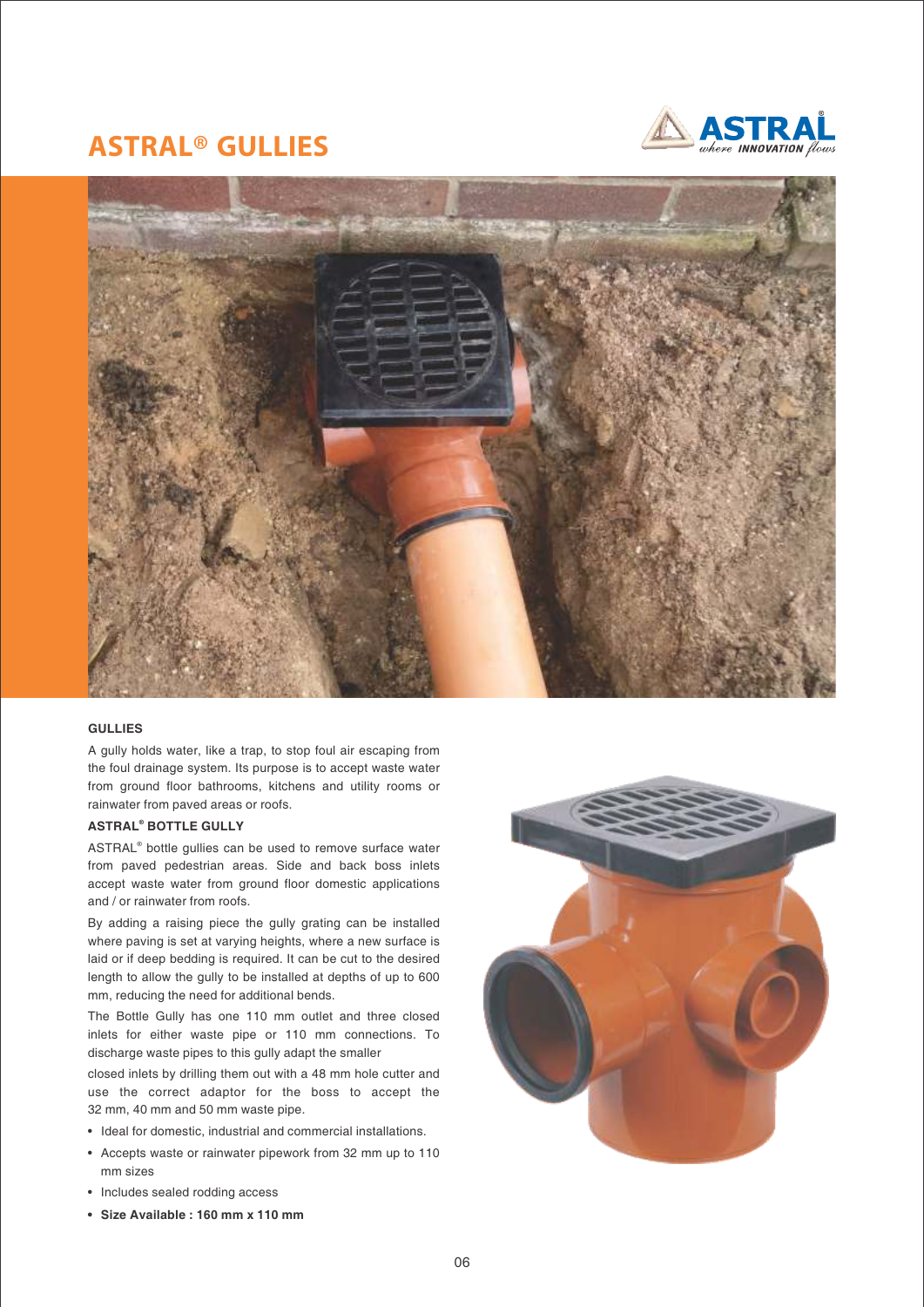

## **ASTRAL® SURFACE CHANNEL**



The surface channel that are used at present are of cast iron or in concrete and due to their heavy weight it is difficult to handle or storage or to install and more over they are prone to corrosion.

ASTRAL<sup>®</sup> offers surface channel made from polypropylene and they are free from above problems caused by traditional surface channel.

#### **SALIENT FEATURE:**

- Tough and durable
- Excellent corrosion and chemical resistance
- Environment friendly Light weight
- Easy to install Cost effective.
- Saves labour and material cost
- Effective substitute to C.I and concerte channels.
- Durable design resists up to 1 tonne wheel load

**AVAILABLE SIZES :** 110 mm x 1 mtr Long End. LH & RH both end caps are available.



#### **FIELD OF APPLICATION :**

In various applications like pavements, road side curbs, cycle ways and car park area, shopping malls, sports grounds, building terrace, corporate houses, hotels, hospitals, academic institutes and many more places where surface drain is necessary.

#### **INSTALLATION GUIDELINE :**



Sufficient slope in the paving and channel should always be determined prior to installation to accommodate desired water run-off. Place channel in trench



Always backfill with concrete with the grating fitted Haunch concrete up and around channel without leaving any empty spaces



Engage all modules including bends before backfilling



Simple push-together channel system for ease of installation.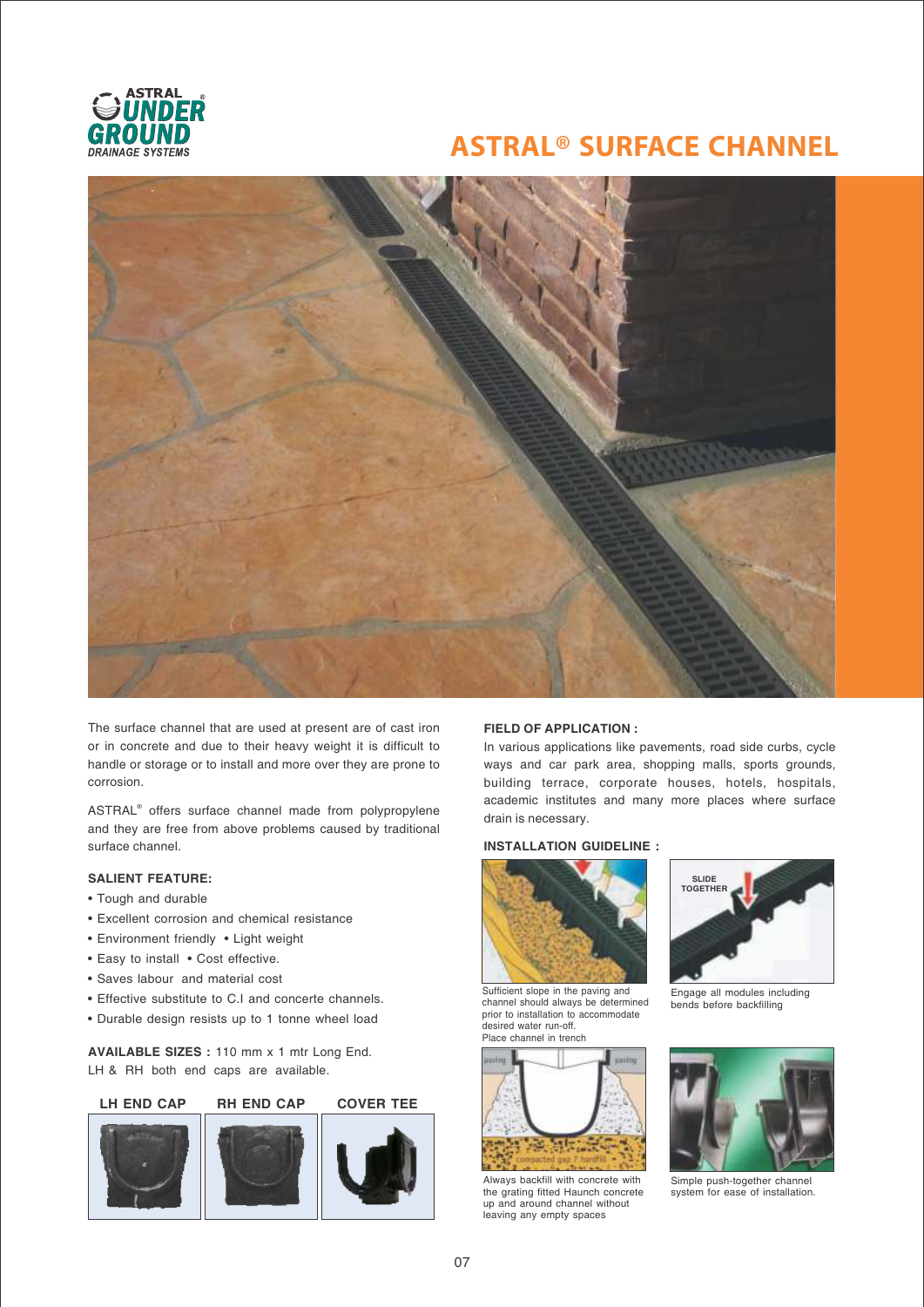## **FOAMCORE PIPES**







#### **AVAILABLE SIZES**

• 110 mm, 160 mm, 200 mm, 250 mm & 315 mm with stiffness class SN 2, SN 4, and SN 8.

#### **® ASTRAL FOAMCORE PIPES**

"Foamcore" uPVC pipes are suitable for residential and commercial drain, waste & vent piping systems for both underground and above ground applications with top quality raw materials and state-of-the art processing technology, ASTRAL Foamcore<sup>®</sup> pipes meet all industrial standards in addition to our own rigorous quality control standards.

#### **UNIQUE FEATURES AND BENEFITS :**

- Light Weight & Strong
- Wide Range & Compatibility
- Easy To Install
- Longer Service Life
- Reduction In Noise Level
- Cost Saving

Apart from above mentioned unique features and benefits, ASTRAL Foamcore<sup>®</sup> pipes have conventional benefits of PVC pipes like chemical and corrosion resistance, non-toxicity, non conductor, non flammable and environmental friendliness.

#### **WHY FOAMCORE PIPES ?**

The pipe shown below on the left is typical of solid wall PVC under load and the type of distortion normally expected. The Foamcore pipe on the right, under equal load, distributes the load more evenly and does not show the same amount of distortion, as it has unique "I-Beam" structure. Due to its ability of absorbing the load, Foamcore pipes are most suitable for underground drainage systems, where soil exerts a lot of pressure on pipe surfaces. In solid wall pipes this soil pressure will rupture the pipe after some time where Foamcore pipes give better life as foamed PVC layer will absorb pressure and make pipes "Stress Free" in working conditions.



**Solid Wall PVC Pipe Foamcore PVC Pipe**



#### **PRODUCT STANDARDS**

ASTRAL Foamcore<sup>®</sup> pipes are manufactured as per European and International standards published under structure wall pipes for drainage and sewerage and are mainly based on stiffness classes.

These specifications are very well adopted at global levels and are in used for more than 25 years.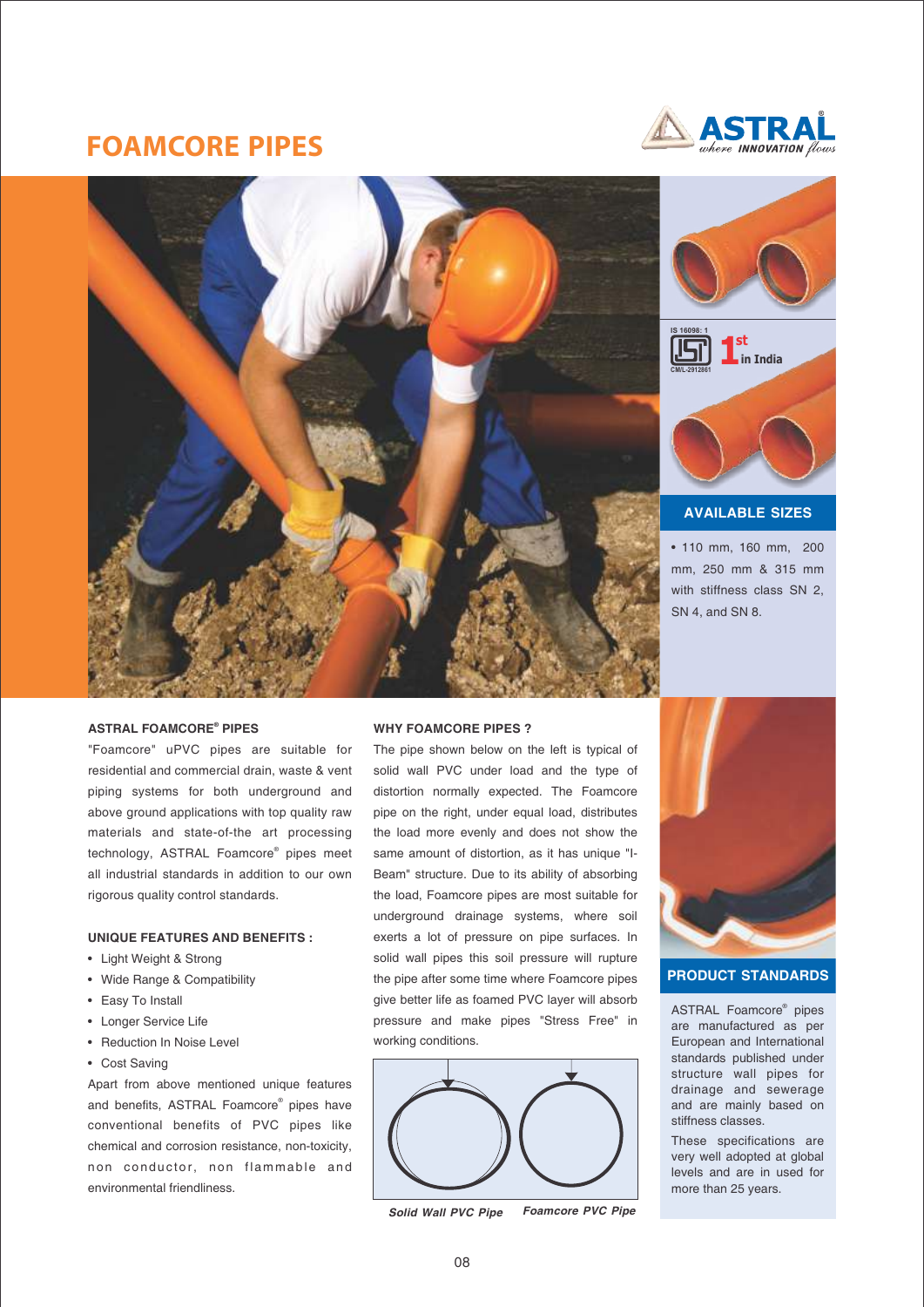

## **SPECIALLY DEVELOPED FITTINGS**

#### **ADJUSTABLE BEND :**

Adjustable Bends are specially designed by ASTRAL® to suit with installation of inspection chambers. As the chamber inlet and outlets have fixed angle & position, adjustable bends can be changed depend on site requires. These bends are available in two different patterns one with 02 pcs (suitable for 5° to 37.5° movement) & 03 pcs (suitable for 0° to 87.5° movement). These bends eliminates use of extra fittings and pipes to get the angle with pipeline and hence very cost effective. Also it is durable, leakage free and very easy to install at any angle.

#### **LONG RADIUS REST BEND :**

This is specially designed to take the load of vertical shaft and the sudden impact of drain & sewer falling down from the vertical lines. The rib on the curve area will strengthen the bend and give adequate support to act as counter force against load due to falling sewer & drain.





**2 Pc Adjustable Bend 3 Pc Adjustable Bend Long Radius Bend Access and Rodding Points.**

#### **ACCESS AND RODDING POINTS :**

Access is very important on all installations for testing, inspection, and removal of any blockage or debris. Rodding in both directions can be achieved by using a 315 mm or 450 mm Large Inspection Chamber in conjunction with access fittings. Rodding points are more usually used in storm water drainage systems where the rodding point is located at the head of the drain run connection to a chamber, and being no further than 22 meters away from the chamber. The rodding point should be enclosed in a concrete surround to provide support and to ensure that it does not become mislaid at ground level.

Rodding points eliminates the need for majority of conventional manholes. By using various combinations of rodding point with ASTRAL's other standard range of fittings, considerable savings can be achieved on cost of underground drainage system.





**STANDARD FITTINGS**

# **ASTRAL UNDERGROUND<sup>®</sup> MOLDED FITTINGS Bend 87.5° Coupler Single Tee Single "Y" Bend 45° Blanking Plug Swept Tee Swept Tee With Door New** *Rew*

#### **ASTRAL UNDERGROUND<sup>®</sup> FABRICATED FITTINGS**





\*Other Molded / Fabricated fittings are available on request.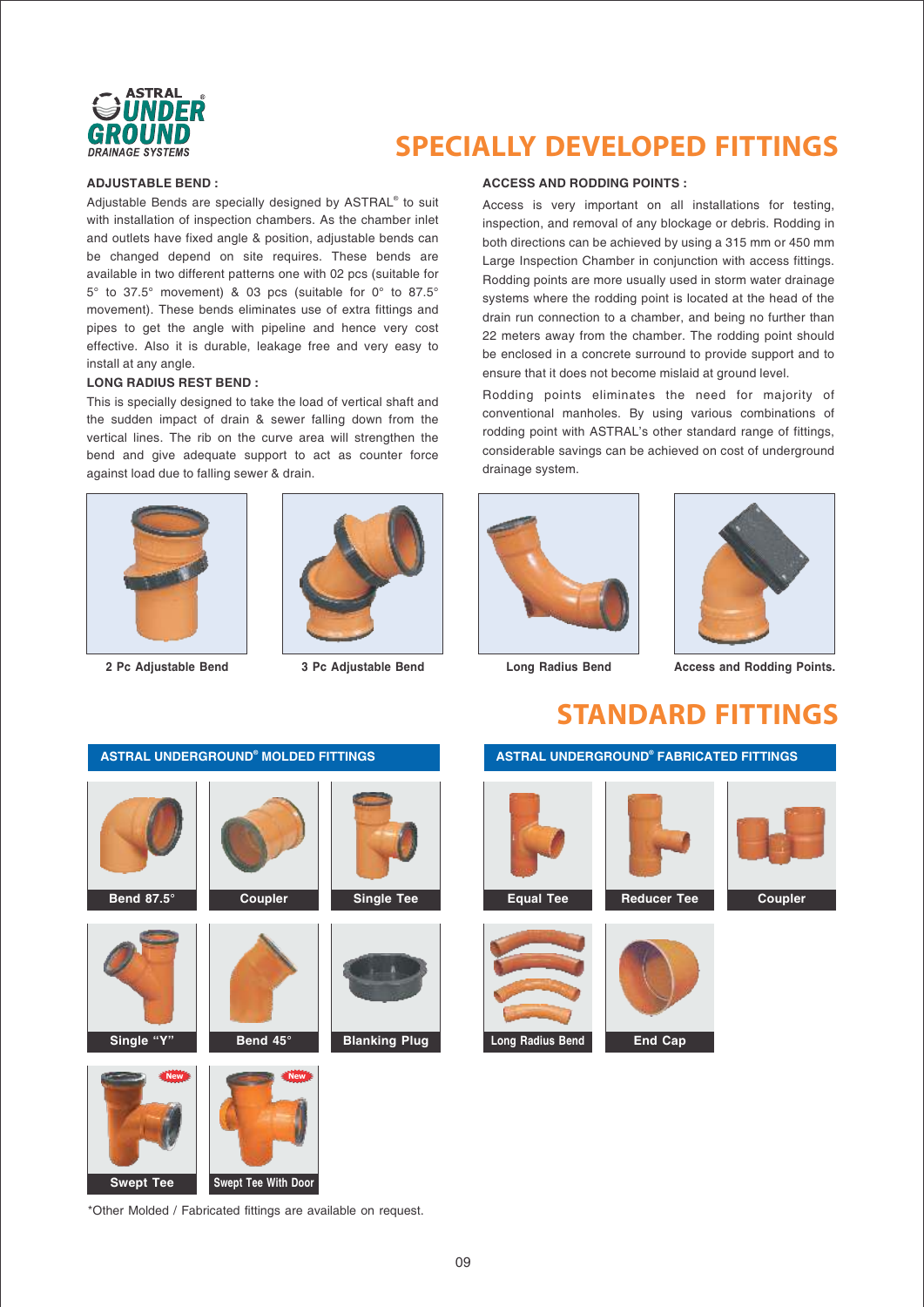



CSA100 PVC CHANNEL<br>
L | W | H 100 100 100 L W H



500 100 L W SGR100G PVC GRID



| GSZ10999 | <b>GALVANIZED GRID A15</b> |
|----------|----------------------------|
|          | w                          |
| 1000     | 100                        |





| <b>RAC100 FOUR WAY UNION FOR CHANNEL</b> |  |       |  |
|------------------------------------------|--|-------|--|
| Lx4                                      |  | m     |  |
| 100                                      |  | 40-80 |  |







| CSA130 |     | <b>PVC CHANNEL</b> | CGRN130G |
|--------|-----|--------------------|----------|
|        | w   |                    |          |
| 500    | 130 | 150                | 500      |



| CGRN130G | <b>PVC REINFORCED GRID</b> |
|----------|----------------------------|
|          | W                          |
| 500      | 130                        |



| ៴៲u សេមមា | MULHUKIL UKIL |
|-----------|---------------|
|           | W             |
| 1000      | 130           |
|           |               |



CAGS130 OUTLET SOCKET PRATIKO 130 170 80 75 W | H | D x 3 | d x 3



| TCA131 | END SOCKET PRATIKO |     |  |  |  |
|--------|--------------------|-----|--|--|--|
|        |                    | н   |  |  |  |
| 130    | 130                | 145 |  |  |  |



| RCA130<br>FOUR WAY UNION FOR HIGH CHANNEL |        |  |  |  |  |  |
|-------------------------------------------|--------|--|--|--|--|--|
| н                                         | n      |  |  |  |  |  |
| 145                                       | 90-110 |  |  |  |  |  |
|                                           |        |  |  |  |  |  |



| CSA200 | <b>PVC DRAINAGE CHANNEL</b> |     |  |  |  |
|--------|-----------------------------|-----|--|--|--|
|        | w                           | н   |  |  |  |
| 500    | 200                         | 175 |  |  |  |



 $\overline{500}$ L W CGRN20LG LIGHT PVC GRID



500 200  $\overline{W}$ CGRN20SG REINFORCED PVC GRID



END SOCKET PRATIKO 200 100-110-125 115 180 L D W H TCA200



′w

CAGS200 OUTLET SOCKET PRATIKO 200 200 125  $W$   $H$   $D x 3$ 

| PCF1390G | <b>PVC SLOTTED GRID</b> |    | <b>PCF1314G</b> | <b>PVC SLOTTED GRID</b> |     |
|----------|-------------------------|----|-----------------|-------------------------|-----|
|          | W                       |    |                 | W                       | н   |
| 500      | 130                     | 90 | 500             | 130                     | 140 |

| . . |  |     |
|-----|--|-----|
| 200 |  | 500 |
|     |  |     |
|     |  |     |
|     |  |     |
|     |  |     |







´ω

PCF1014G SLOTTED GRID PVC B125 500 100 140 L W H



500 130 90 L | W | H

10

|      | W   |
|------|-----|
| 1000 | 130 |
|      |     |
|      |     |
|      |     |
|      |     |
|      |     |

| <b>RCA130</b> | FOUR WAY UNION FOR HIGH CHANNEL |            | CSA200 | <b>PVC DRAINAGE CHANNEL</b> |     |
|---------------|---------------------------------|------------|--------|-----------------------------|-----|
| L x 4         |                                 |            |        |                             | н   |
| 130           | 145                             | $90 - 110$ | 500    | 200                         | 175 |